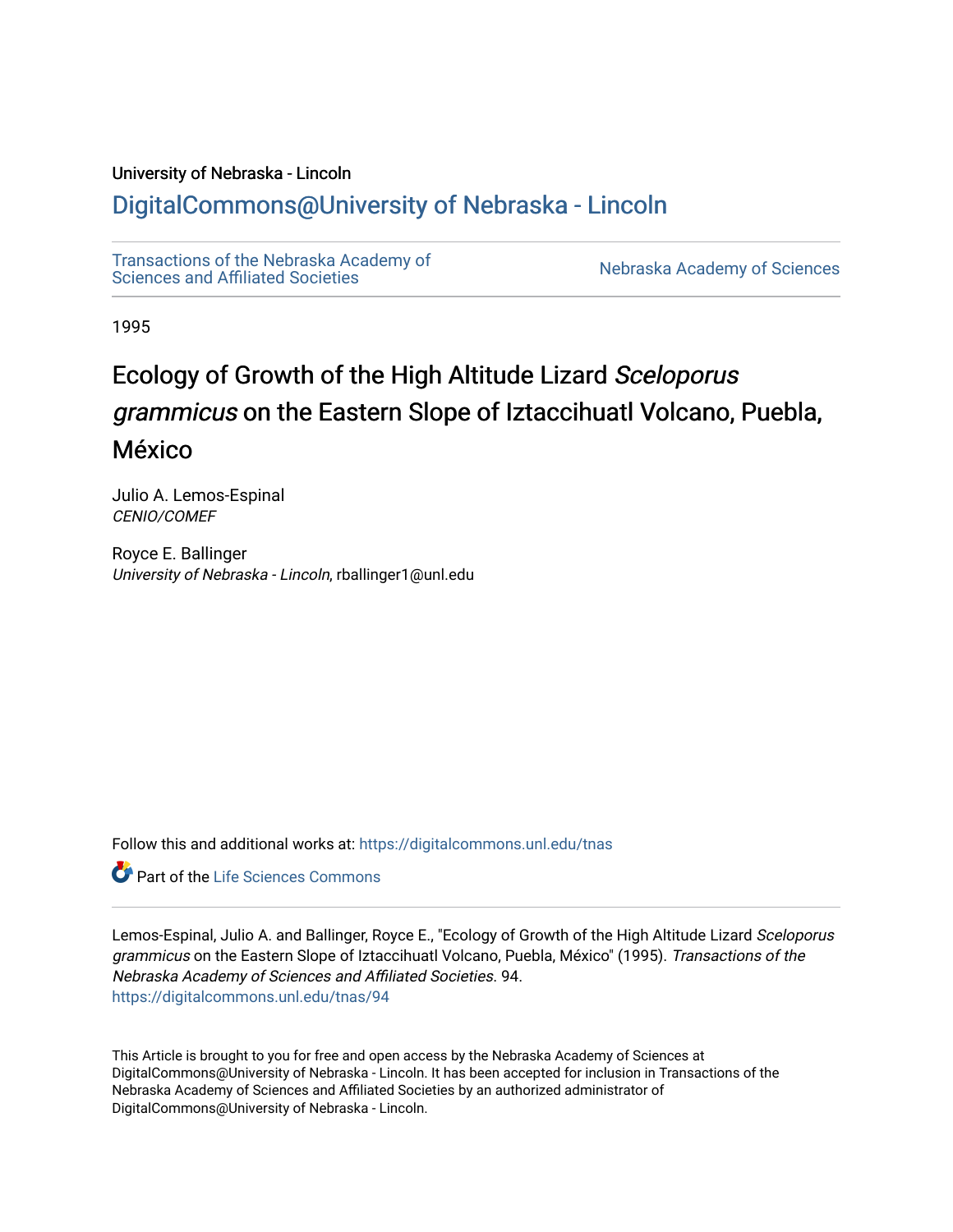#### **ECOLOGY OF GROWTH OF THE mGH ALTITUDE LIZARD**

#### *SCELOPORUS GRAMM/CUS* **ON THE EASTERN**

#### **SLOPE OF IZTACCIHUATL VOLCANO, PUEBLA, MEXICO**

**Julio A. Lemos-Espinal** 

and

**Royce E. Ballinger** 

School of Biological Sciences University of Nebraska-Lincoln Lincoln, Nebraska 68588

Proyecto Fauna Silvestre, CENIO/COMEF, INIFAP Avenida Progreso # 5, Viveros de Coyoacan 04110, Mexico, O. F.

#### *ABSTRACT*

Growth in the lizard *Sceloporus grammicus* living at two altitudes on the Iztaccihuatl Volcano, Puebla, Mexico, was studied from November 1984 to January 1992. Despite differences in the environmental conditions at these two elevations, individual lizards grew at similar rates at both study sites. Females in both populations grew slower and attained asymptotic size earlier in life than males (0.0025 mm per day and 49.7 mm snout-vent length for females vs. 0.0027 mm per day and 53.2 mm snout-vent length for males). Maximum growth rates were observed early in life in both sexes and sites. Growth in *Sceloporus grammicus* fits the von Bertalanffy growth model from 0 to 1.5 yrs. of age. Initial growth rates were between 0.10 and 0.15 mm per day in both sexes and sites. Rates decreased to less than 0.02 mm per day at maturity at both sites. Differential investment in feeding activities, social interactions and thermoregulation, differences in the number of predators and competitors, and absence of a hibernation period at both study sites are possible explanations for similar growth rates at both sites.

t t t

Growth is an important component of an organism's life history. Allocation of growth energy is compensatory with other life history traits (eg. reproduction, maintenance, storage; Fisher 1958). Williams (1966) observed that energy expended for reproduction may result in reduced growth. Gadgil and Bossert (1970) stressed that growth is one of the three major life history categories among which time-energy budgets are divided to maximize fitness.

Rapid growth rates are expected to evolve for organisms inhabiting environments with high resource supply/demand ratios, whereas low growth rates are expected to evolve in organisms inhabiting highly competitive environments with low resource supply/demand ratios (Pianka, 1970). This relative speed in growth rates leads to differences in body sizes within populations. A number of studies have shown a positive relationship between female body size and clutch size, such that larger, more rotund females have larger clutches than smaller and thinner females (Fitch, 1970; Tinkle, 1969; Tinkle et aI., 1970; Vitt and Congdon, 1978), suggesting a selective advantage for large body size. Growth rates are also related to competitive ability, since contests for food or space are usually won by large individuals (Fox, 1983; Tokarz, 1985). Large individuals also usually have an advantage in predator avoidance. Smaller individuals are excluded from territories with optimal food supplies and are forced to forage more often and to spend more time when predators are apt to be hunting (Ferguson et aI., 1982). In addition, female choice for larger males has been suggested as a causal factor for high male growth rates (Halliday and Verrel, 1988; Van Devender, 1978).

Growth has been studied extensively in lizards. Lizard growth rates vary with food availability (Andrews, 1976, 1979, 1982; Ballinger, 1977; Ballinger and Congdon, 1980; Case, 1976; Dunham, 1978; Ferguson and Brockman, 1980; Lewis, 1986; Mayhew, 1965; Medica et aI., 1975; Schoener and Schoener, 1978; Stamps, 1977) 1982; ). Differences in growth rates related to water supply have also been observed (Jenssen and Andrews, 1983; Nagy, 1973; Stamps and Tanaka, 1981). Lizard growth rates are also affected by temperature because temperature affects digestive rate and efficiency (Christian, 1986; Dunham et aI., 1989; Grant and Dunham, 1990; Noeske and Meier, 1983; Sinervo and Adolph, 1989). Some studies have suggested a strong relationship between sexual selection and growth rates (Halliday and Verrel, 1988; Van Devender, 1978).

We examined body growth rates in two populations of the lizard *Sceloporus grammicus* occurring at two different altitudes. Growth rates were measured and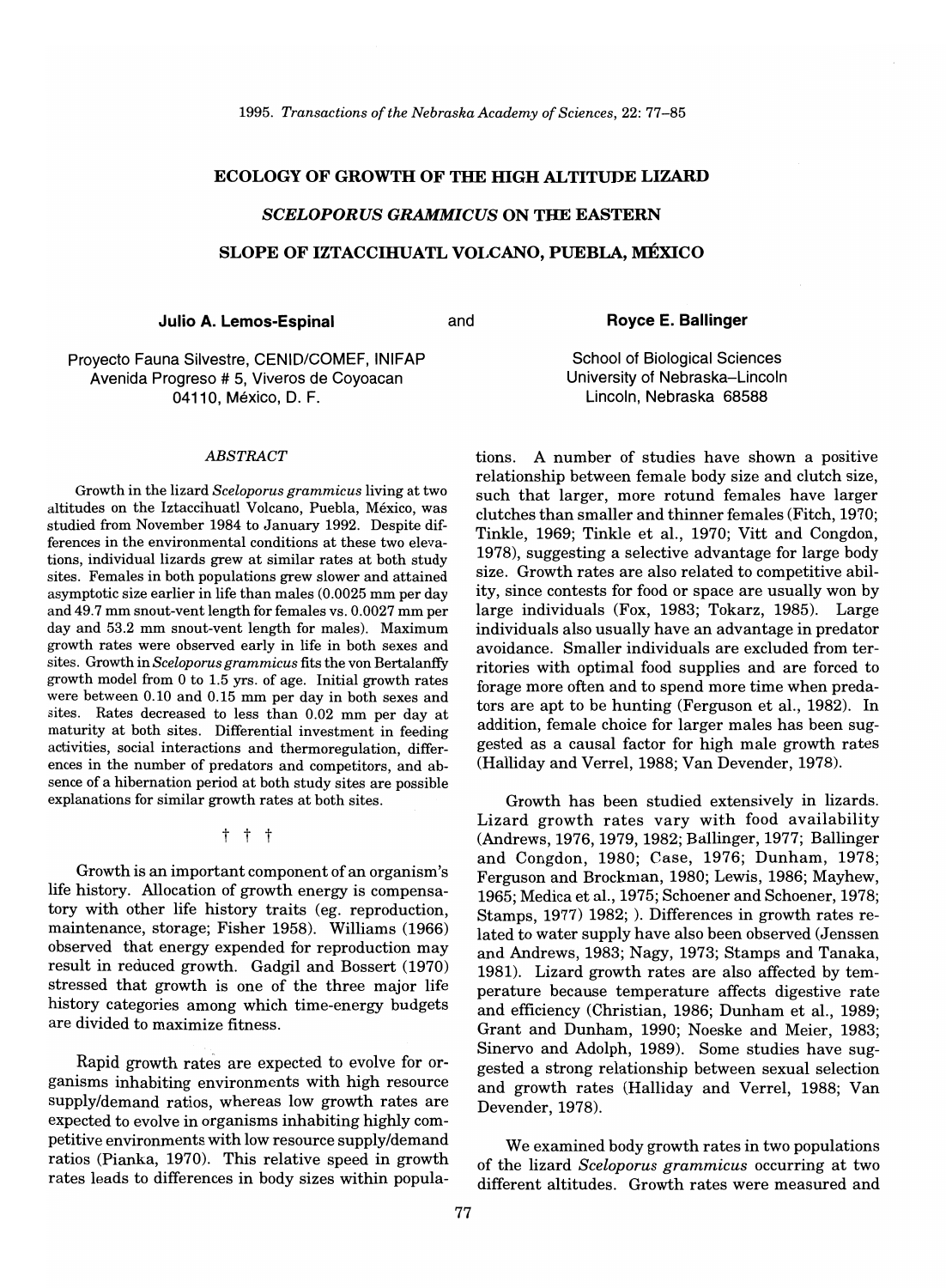related to weather conditions, food availability, and lizard activity patterns, and were compared between sexes and among seasons through several years.

#### MATERIALS AND METHODS

Species studied: *Sceloporus grammicus* is a small, sexually dimorphic phrynosomatid (Frost and Etheridge, 1989) lizard that occurs from southern Texas, USA, to the state of Oaxaca, Mexico. On Iztaccihuatl Volcano, Puebla, Mexico, *Sceloporus grammicus* occurs up to 4,600 m elevation. Adult males are larger than females  $(x = 52$  mm snout-vent length and 4.6 g body mass for males, versus  $\bar{x} = 49$  mm snout-vent length and 4 g body mass for females) (Lemos-Espinal, 1992).

Study sites: Populations were located at two sites on the eastern slope of the Iztaccihuatl Volcano. These sites in Campo Experimental Forestal San Juan Tetla (CEFSJT), of the Instituto Nacional de Investigaciones Forestales y Agropecuarias de Mexico (19°10'N, 98°36'W). At this latitude, the tree line is at 4,000 m elevation. The experimental station is 25 km southwest of the town of San Martin Texmelucan, and approximately 50 km west of Puebla City. The low elevation (3700 m) site (hereinafter Laguna) of approximately 4 ha is located in a *Pinus hartwegii* forest surrounding a natural ephemeral lake. Lizards occur primarily on logs and stumps, and occasionally under tree bark and in cracks of trunks or rocks. Neonates frequently are found on the sandy soil, in leaf litter or under surface debris. Laguna was studied monthly from November 1984 to June 1988 and from September 1990 to January 1992. The high elevation site (4400 m)  $(hereinafter Paredon)$  of approximately 1 ha is a volcanic rock formation surrounded by grassland of predominately *Festuca tolucensis.* Lizards at this site live under rocks and in rock crevices. This site was studied monthly from November 1985 to June 1988 and from September 1990 to January 1992. Lizards were captured by hand or noose.

Rainfall data were obtained from a weather station located at 3,300 m elevation at the field station (Fig. 1). Maximum rainfall occurs in the summer (June-August), and rainfall decreases to very low values in the winter (December-February) and remains low until May. Therefore, the year can be divided into a wet season (May-October) and a dry season (November-April). Temperature data were obtained from maximum-minimum thermometers located at both study sites from May 1991 to April 1992.

Prey availability: Prey availability was estimated by setting sticky traps made of 10 wood squares (10  $\times$ 10 cm) coated with the adhesive Tanglefoot™. Sticky



Figure 1. Average rainfall variation at Iztaccihuatl Volcano, Puebla, Mexico. Data taken (January 1984-December 1991) from San Juan Tetla weather station (3,300 m elevation).

trap samples were taken monthly in the wet season from May through August 1991, and in the dry season from December 1991 through January 1992 at both sites. Sticky traps were randomly placed on each study site for 12 h from 0600 to 1800 h. At 1800 h traps were removed and number and size of arthropods (length  $\times$ width) were recorded. The volume (V) of individual insects (assuming an ellipsoid shape) was estimated, using the equation for an ellipsoid.

Lizard Activity: Rates of lizard movements, feeding attempts, social displays and the number of 5-min periods in which a lizard was immobile were recorded for active male lizards during continuous 30-min observation periods  $(n = 32 \text{ periods})$  using methods of Grant and Dunham (1988). These rates are useful in estimating time budgets of lizard activity. In general, immobile behavior was an indication of thermoregulatory basking or ambush feeding behavior. These two behaviors could be distinguished by posture and degree of alertness. Also, thermoregulatory basking involved longer periods of immobility than did feeding behavior. Observations were made before noon in the summer and winter of 1991, 1992, and 1993. Sites and seasons (wet and dry) were compared using analysis of variance (ANOVA).

Growth Estimation: Lizards were captured by hand or noose  $(n = 3044)$ . Lizards were permanently marked by clipping a unique combination of up to two toes for each foot. Before the lizards were released at the site of capture the following data were recorded: snout-vent length (SVL) to the nearest 0.1 mm using a caliper and a clear plastic ruler; body mass (BM) to the nearest 0.01 g using a Pesola® spring scale; sex; tail condition (broken, unbroken or regenerated); and site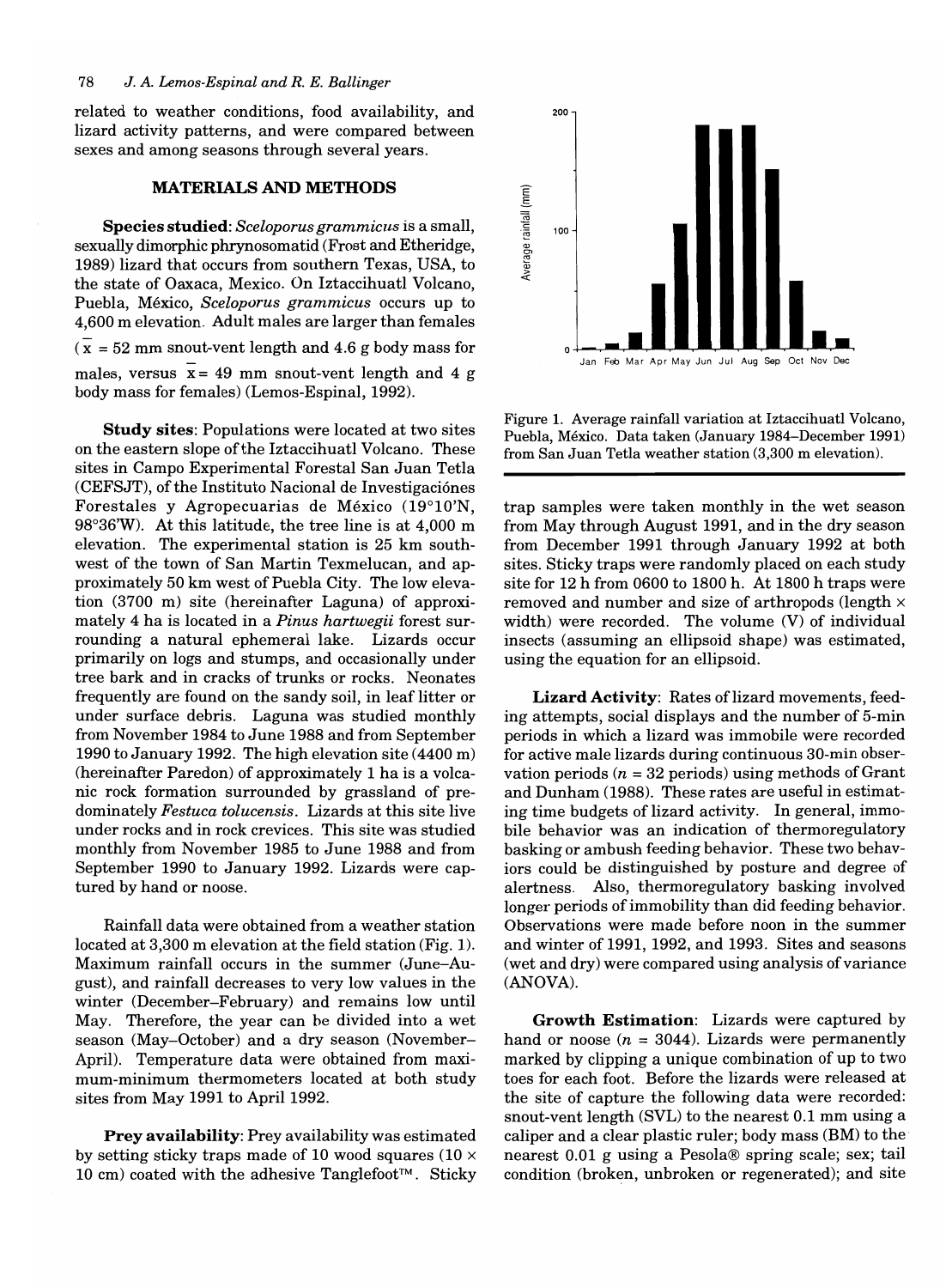| <b>Sex</b> | <b>Site</b>  | <b>Season</b> | $\boldsymbol{N}$ | $R^2$ | a     | b      | $-a/b$ |
|------------|--------------|---------------|------------------|-------|-------|--------|--------|
| F          | L            | All           | 261              | .71   | .1294 | .00257 | 49.58  |
| F          | L            | Wet           | 144              | .76   | .1394 | .00281 | 49.64  |
| F          | L            | Dry           | 117              | .64   | .1094 | .00219 | 49.97  |
| F          | P            | All           | 323              | .35   | .1243 | .00249 | 49.95  |
| F          | $\mathbf{P}$ | Wet           | 155              | .42   | .1600 | .00320 | 50.03  |
| F          | P            | Dry           | 168              | .39   | .0901 | .00180 | 50.07  |
| м          | L            | All           | 118              | .76   | .1547 | .00294 | 52.62  |
| М          | L            | Wet           | 63               | .87   | .1810 | .00344 | 52.64  |
| м          | L            | Dry           | 55               | .63   | .1232 | .00230 | 53.59  |
| М          | P            | All           | 158              | .46   | .1384 | .00257 | 53.88  |
| м          | P            | Wet           | 100              | .53   | .1509 | .00280 | 53.90  |
| м          | $\mathbf P$  | Dry           | 58               | .35   | .1244 | .00225 | 55.32  |

Table 1. Regression statistics for growth curves. Initial growth rate (a); damping coefficient (b); asymptotic size (-alb). Site: L  $=$  Laguna; P = Paredon.

and date. Changes in length (dSVL) and growth interval length (dT) were used to calculate growth rates (GR  $=$  dSVL/dt). Only lizards with recapture intervals  $>$ 30 and <100 days were used in parameter estimation. Average size during the interval (ASVL) was the average of first and last SVL.

Two frequently used growth models are the von Bertalanffy growth model (Fabens, 1965; von Bertalanffy, 1951, 1957) and the logistic-by-Iength growth model (Schoener and Schoener, 1978). Andrews (1982) discussed the difference between the von Bertalanffy and the logistic-by-Iength growth models. The von Bertalanffy model predicts the maximal rate of growth in length for the smallest size class and a decreasing rate of growth as size increases. In contrast, the logistic model predicts that the maximal rate of growth in length will be observed at  $50\%$  of the asymptotic length (Andrews, 1982).

The von Bertalanffy model predicts that growth rate in SVL is a linear function of body length:

GR = a - bASVL .................................. 1

where  $a =$  initial growth rate,  $b =$  damping coefficient, and ASVL = average snout-vent length. ASVL is used rather than initial size because the GR is measured over a limited period and will underestimate instantaneous GR for the initial SVL (Van Devender 1978). Asymptotic size is predicted as  $Z = -a/b$ .

Equation # 1 can be expressed as:

$$
GR = a [1 - (SVL/Z)] \dots 2
$$

or

 $a - bASVL = a$  {  $a [1 - (SVL/Z)]$ } ........ 3

which is Fabens (1965) derivation of the differential equation of the von Bertalanffy growth model. Knowing the size of neonate lizards  $(SVL<sub>0</sub>)$ , and using the values of Z and b obtained from  $GR = a - bASVL$ , the growth curve can be obtained by:

SVL = Z (1- ke-bT) ............................. .4 where SVL is the size that the lizard has reached after time T (since parturition) k is a constant that can be calculated if  $SVL<sub>0</sub>$  is known, and T is the number of days of growth (age).

k can be estimated as follows:

k = 1 - SVLoIZ ..................................... 5

Fabens (1965) proposed the following equation to estimate SVL of a lizard at time  $t+d$  (SVL<sub>2</sub>) in terms of its SVL at time  $t$  (SVL<sub>1</sub>).

SVL2 = Z - (Z - SVL1) e-bd ................... 6 where d is the time interval of growth.

In order to test the goodness of fit for the growth curves obtained, animals with known ages were compared with sizes predicted by the model.Linear regression was used to determine the relationship between GR and SVL. Separate regressions were calculated for each combination of sex, site, and season. The regressions were tested for statistical validity and compared using analysis of covariance (ANCOVA), using SVL as a covariate. Since our growth data followed the von Bertalanffy model, we do not detail the predictions of the logistic model here (see Andrews, 1982; Schoener and Schoener, 1978)

#### RESULTS

#### Growth and body size relationships

Growth rates: Growth rates for both populations of *Sceloporus grammicus* were maximal for the smallest size class and decreased as size increased, indicating a von Bertalanffy growth trajectory. Growth rates varied inversely with ASVL for males and females at both sites (Fig. 2). We used these data to calculate a predicted growth curve (age vs. SVL) and this agreed well with data from lizards of known age (Fig. 3; Table 1). Females from both populations grew slower than males ( $P < 0.0001, F_{1.479} = 23.42$ , for Laguna, and  $P <$ 0.002,  $F_{1,379}$  = 9.36, for Paredon). Growth curves for both sexes and sites indicated that female growth decreased with size more rapidly than did male growth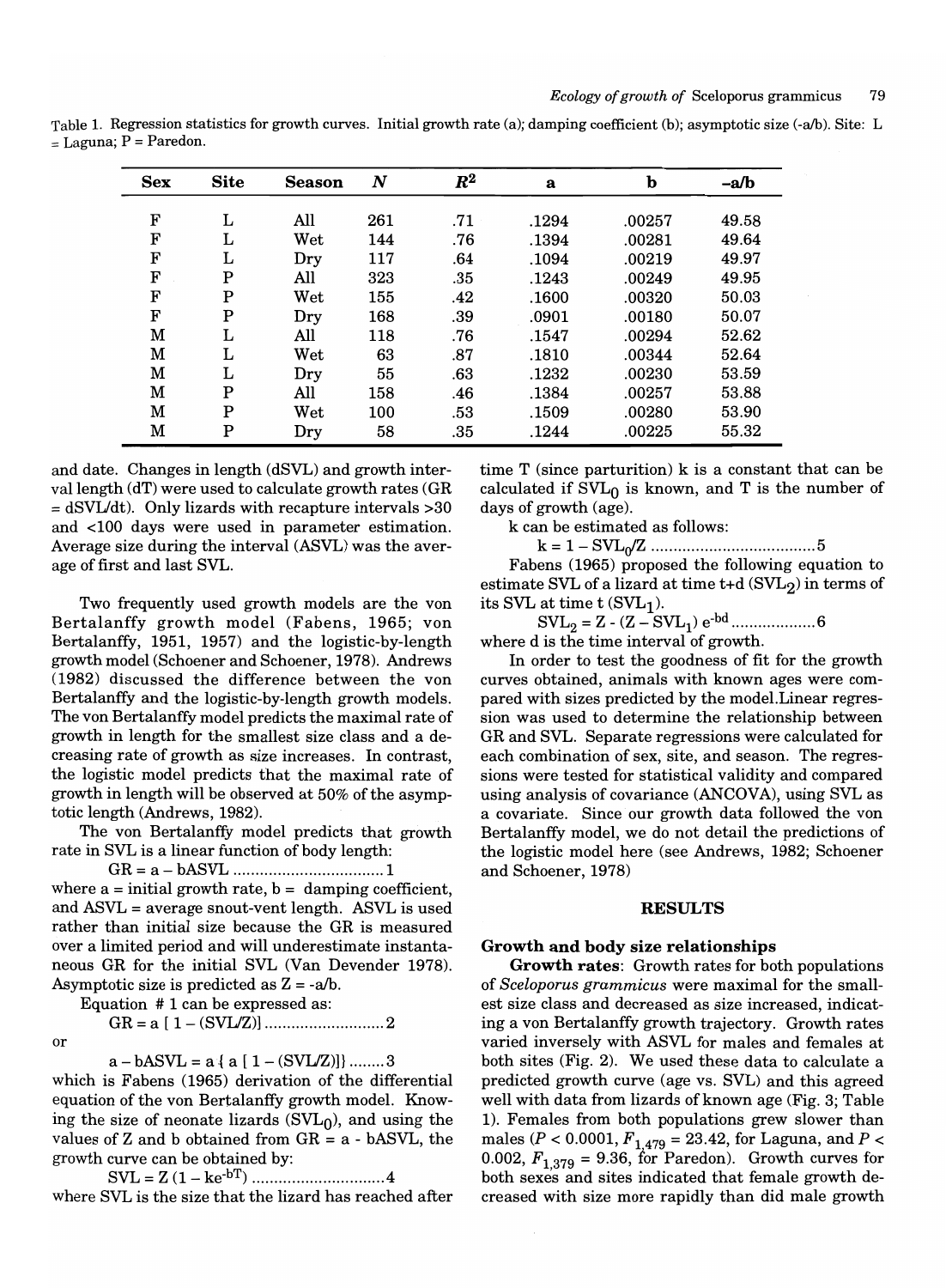

Figure 2. Growth in *Sceloporus grammicus* for females and males at both study sites. Each point represents growth rate (GR) and average snout-vent length obtained for lizards with recapture intervals of 30-100 days. Data are from both seasons (wet and dry).



Figure 3. Size and age in *Sceloporus grammicus* for females and males at both study sites. Solid points represent the predicted growth curve from its corresponding regression line in Fig. 2. Open points are lizards marked within their first 3 months of life (20 mm SVL < lizard < 30 mm SVL) and capture later in the study.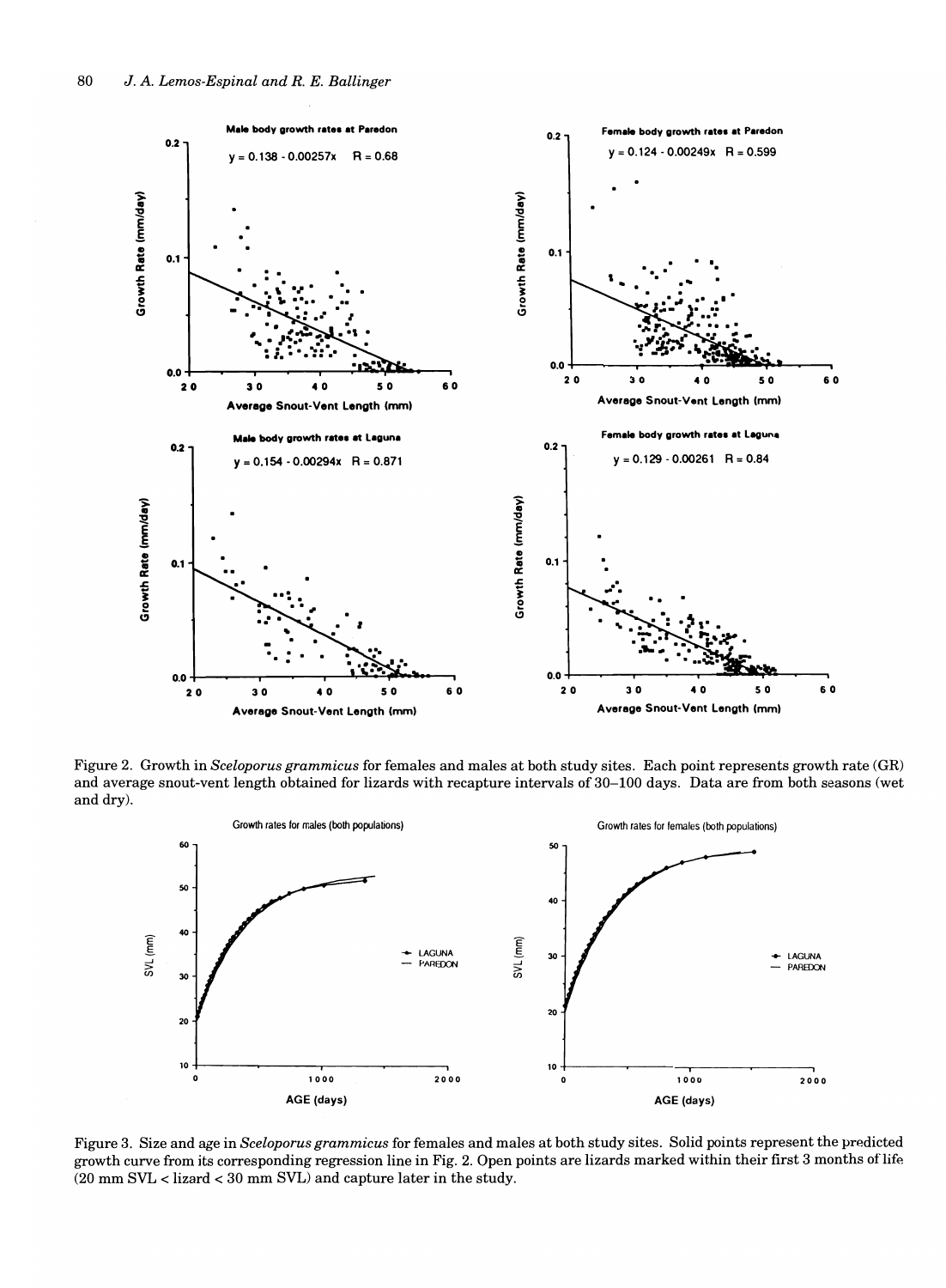Table 2. Variation in available prey of *Sceloporus grammicus.* Numbers represent volumes (ml) of insects on 10 Tanglefoot™ traps at each site per time sample. June  $E =$  early June; June  $L =$  late June. Data are means  $\pm$  one standard error and ANOVA for comparing data by sites.

| Month    | Laguna              | Paredon            | $F_{1,17}$ | P           |
|----------|---------------------|--------------------|------------|-------------|
| May      | $72.76 \pm 26.023$  | $26.53 \pm 26.230$ | 1.55       | 0.229       |
| June E   | $129.57 \pm 21.885$ | $54.64 + 4.430$    | 12.47      | $0.0026***$ |
| June L   | $158.91 \pm 21.244$ | $65.49 \pm 7.764$  | 18.53      | $0.0005***$ |
| July     | $258.68 + 21.929$   | $151.76 \pm 9.885$ | 21.20      | $0.0003***$ |
| August   | $164.91 + 35.258$   | $74.73 \pm 8.583$  | 6.81       | $0.018**$   |
| December | $6.53 \pm 1.233$    | $2.12 \pm 0.652$   | 10.56      | $0.0047**$  |
| January  | $5.22 \pm 1.227$    | $2.15 + 0.713$     | 4.92       | $0.0404*$   |

#### (Fig. 4).

Growth rates between sites did not differ for either sex ( $P > 0.05$ ,  $F_{1,580} = 0.32$  for females, and  $P > 0.05$ ,  $F_{1,272}$  = 1.94 for males). Although no significant difference was detected between growth rates of the same sex at different study sites, growth rates of lizards from Paredon have a much greater variability than those from Laguna ( $R^2 = 0.35$  for females and  $R^2 = 0.46$  for males at Paredon, VS  $R^2$  = 0.71 for females and  $R^2$  = 0.76 for males at Laguna). Growth rates of adult individual lizards  $(SVL > 40$  mm) were not significantly different between wet and dry seasons for both sexes and sites (Laguna:  $F_{1,110} = 0.24, P > 0.05$ , for females, and  $F_{1,43} = 0.88$ ,  $P > 0.05$ , for males; Paredon:  $F_{1,99} =$ 1.2,  $P > 0.05$ , for females, and  $F_{1.46} = 1.33, P > 0.05$ , for  $males$ ).

Mean asymptotic sizes for females were 49.5 mm  $(SVL)$  at Laguna and 49.9 mm  $(SVL)$  at Paredon. Mean asymptotic sizes for males were 52.6 mm (SVL) at Laguna and 53.8 mm (SVL) at Paredon (Fig. 2).

Comparisons of individuals of known ages with ages predicted by the von Bertalanffy model (Fig. 3), clearly demonstrate that this model is reliable for animals less than or equal to 1.5 years of age. Beyond this age, model predictions are very poor. There is considerable overlap in sizes among lizards between 1.5 and 4 years of age. Strict applicability of the model is limited to individuals 1.5 years old or younger. Age determination oflizards older than 1.5 years should be verified by mark-recapture techniques.

**Body-size relationships:** Within a given site, males and females did not differ in the relationship of mass to SVL *(P>* 0.05, *t* = 0.257, *N* = 1932 for Laguna, and  $P > 0.05$ ,  $t = 0.855$ ,  $N = 1112$  for Paredon, for  $t$  test of log-transformed data). However, the relationship of

mass to SVL differed between sites for females  $(P <$ 0.05,  $t = 2.13$ ) and for males ( $P < 0.005$ ,  $t = 2.95$ ), for  $t$ test of log transformed data. Individual lizards at Laguna were slightly but not significantly heavier than individual lizards at Paredon (average BM = 3.71 g for Laguna, and 3.61 g for Paredon). Low altitude (Laguna) lizards of both sexes are relatively more robust at all SVLs compared to high altitude (Paredon) lizards.

#### **Factors affecting growth**

**Weather conditions:** Average minimum temperatures  $2.03^{\circ}\text{C} \pm 0.635$  and  $2.24^{\circ}\text{C} \pm 0.601$  at Laguna and Paredon, respectively (Fig. 5) were not significantly different ( $P > 0.05$ ,  $F_{1.52} = 0.06$ ). Average maximum temperatures were higher at Laguna than at Paredon  $(13.09\textdegree C \pm 0.873 \text{ vs. } 5.69\textdegree C \pm 0.509, P > 0.0001, F_{1.52}$ 53.53). The average difference between maximum'and minimum temperatures at Laguna  $(11.05^{\circ}\text{C} + 1.162)$ was significantly greater than at Paredon (3.45°C  $\pm$ 0.574;  $F_{1.52}$  = 34.37,  $P < 0.0001$ ). Although lizards at Laguna face the same minimum temperatures as lizards at Paredon, the former face higher maximum temperatures. However, individual lizards at Paredon are able to maintain similar body temperatures as individual lizards at Laguna by using microhabitats with great insolation.

**Prey availability:** The volume of available insects was significantly greater at Laguna for all the months sampled except May (Table 2). In addition, insect volumes were greater in summer than in winter for both sites. The increase in insect availability at Laguna probably results from the higher temperatures and higher rainfall in summer. In addition, a greater variability in insects collected in the adhesive Tanglefoot™ traps was observed at Laguna than at Paredon. Arthropod orders at Laguna included Diptera, Coleoptera, Hymenoptera, Hemiptera, Dermaptera, and Lepidoptera, along with some arachnoidea. Arthropod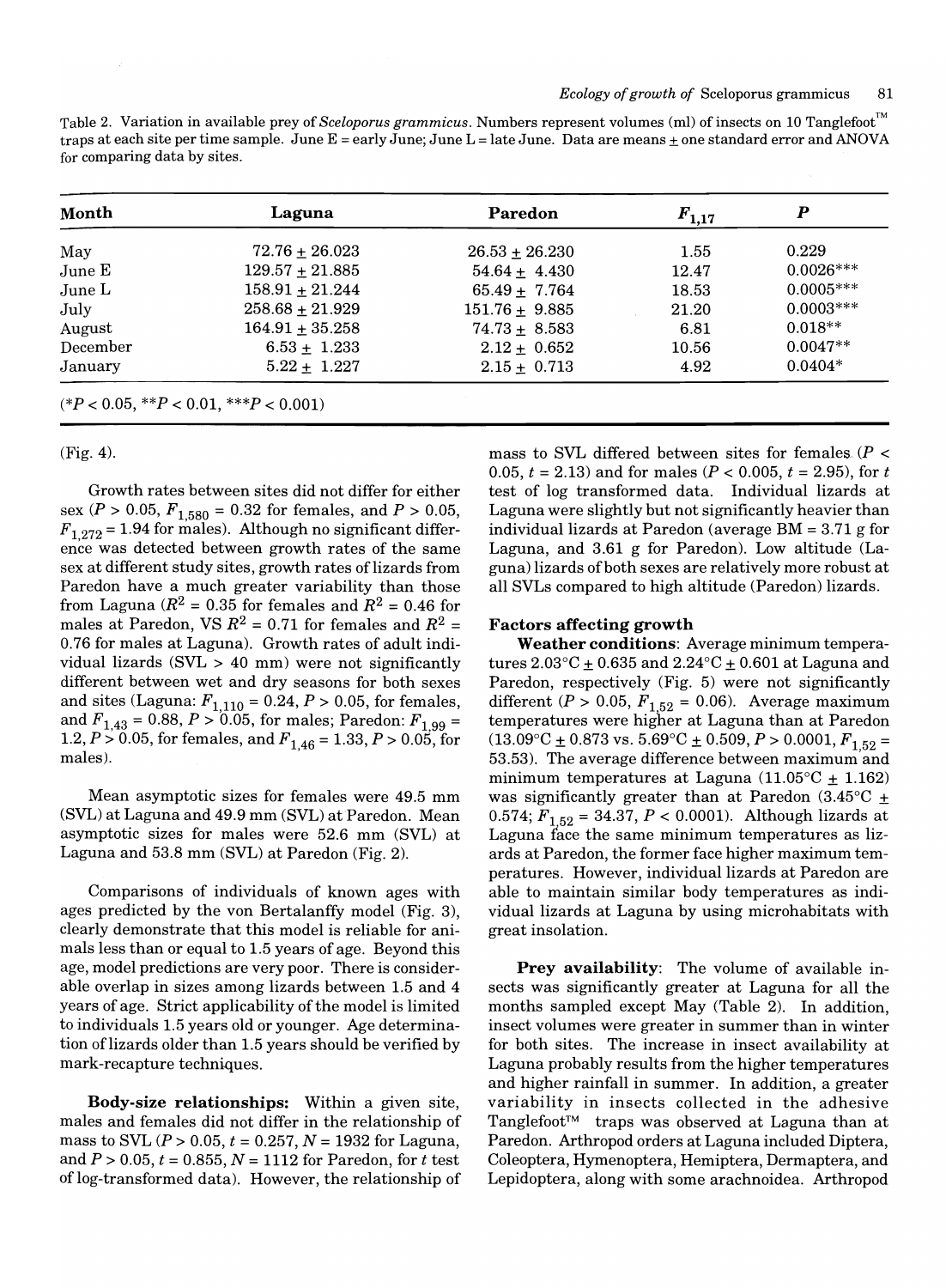

Figure 4. Size and age in *Sceloporus grammicus* for females and males at both study sites. Curves are the integral form for regression of all seasons in Table 1.



Figure 5. Variation of minimum and maximum temperatures at low (Laguna, 3,700 m) and high (Paredon, 4,400 m) altitude study sites on Iztaccihuatl Volcano, Puebla, Mexico. X-axis in days from January to December (0 = January 1).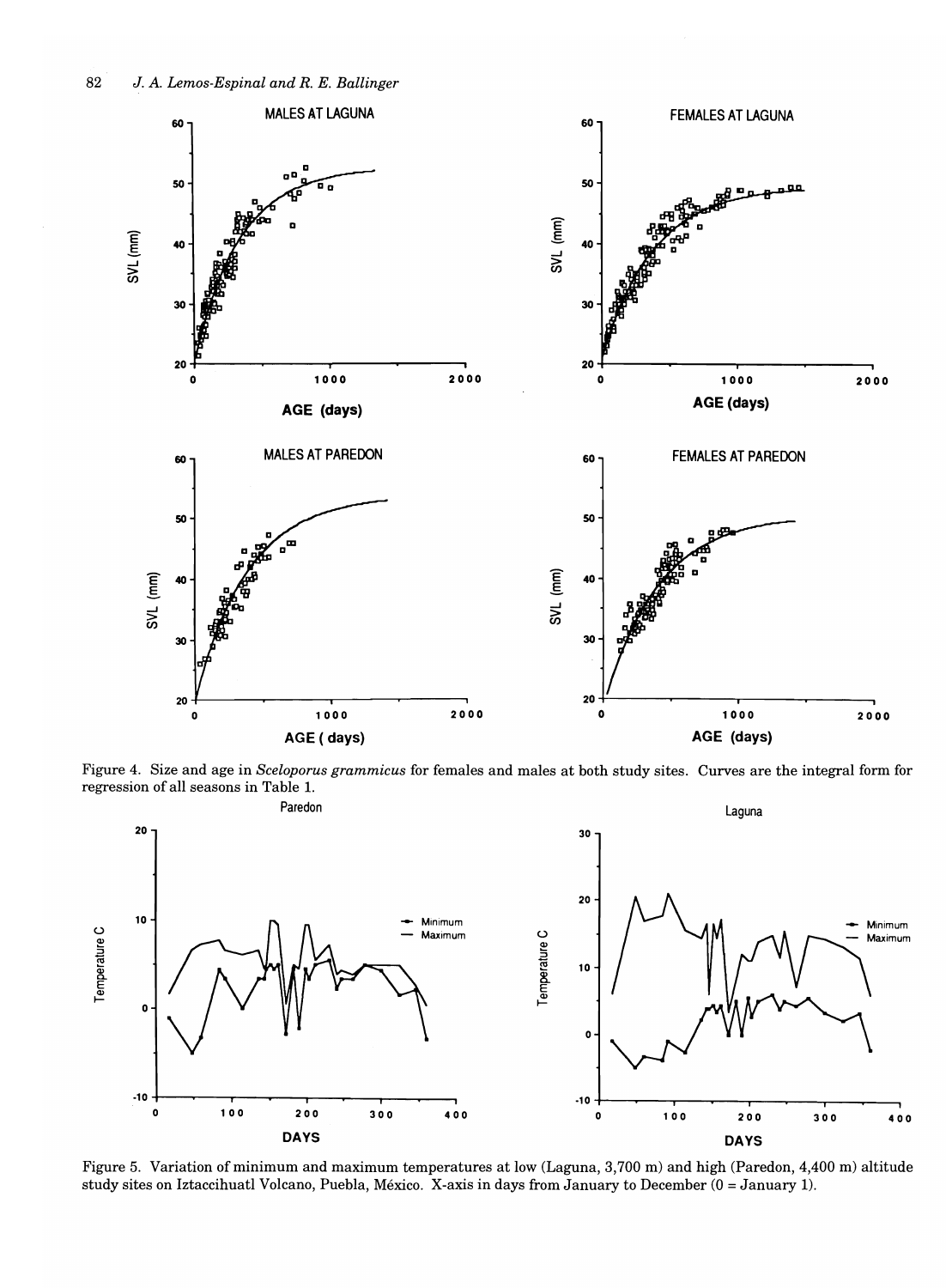Table 3. Behaviors of *Sceloporus grammicus* during 30-min observation periods. Data are means ± one SE. All data have units of number per 30-min except total distance which has units ofm per 30-min. The term "5-min immobile" refers to the number of complete 5-min periods per 30-min observations during which no movement or behavior occurred. Based on 74 observation periods at Laguna (3,700 m in elevation) and 42 observation periods at Paredon (4,400 m in elevation), for summer (May, June, July, August 1991, 1992, 1993), and 15 observation periods at Laguna (3,700 m in elevation) and 17 observations periods at Paredon (4,400 m in elevation), for winter (December 1991, January, December 1992, and February 1993).

|                          | Laguna          |                | <b>Paredon</b>  |                 |  |
|--------------------------|-----------------|----------------|-----------------|-----------------|--|
|                          | <b>Summer</b>   | Winter         | <b>Summer</b>   | Winter          |  |
| Discrete movements       | $21.0 \pm 0.51$ | $7.5 \pm 0.36$ | $10.2 \pm 0.54$ | $3.3 \pm 0.37$  |  |
| Total distance moved (m) | $16.9 \pm 0.56$ | $5.5 + 0.52$   | $6.7 \pm 0.49$  | $2.05 \pm 0.31$ |  |
| Feeding attempts         | $14.2 \pm 0.3$  | $11.3 + 0.47$  | $11.1 \pm 0.48$ | $5.7 \pm 0.31$  |  |
| Displays                 | $22.9 \pm 1.23$ | $4.9 + 0.58$   | $26.4 \pm 1.73$ | $4.06 \pm 0.51$ |  |
| 5 minutes immobile       | $0.14 + 0.04$   | $1.2 \pm 0.11$ | $1.14 \pm 0.06$ | $2.18 \pm 0.2$  |  |

orders at Paredon were Diptera, Coleoptera and Hymenoptera.

Lizard activity: In general, lizards at Laguna allocated more time to feeding and social interactions than lizards at Paredon (Table 3). Lizards at Paredon spent more time thermoregulating as reflected in the greater time spent immobile. There are significant differences in lizard activity patterns between summer and winter at each site. Summer activity patterns entailed more time spent in feeding and social interactions. These activities declined in winter with an increased amount of time spent thermoregulating. Increased thermoregulation in winter occurred at both high and low altitude sites. Thermoregulatory behavior by individual lizards at Paredon allowed similar active body temperature at both study sites ( $\overline{x}$  = 31.58°C  $\pm$  0.11SE at Laguna, and 31.22°C  $\pm$  0.16SE at Paredon,  $F_{1,536} = 3.67, P > 0.05$ , which may account for the similar growth rates.

### **DISCUSSION**

Lizard food availability (insect abundance) is highly correlated with weather conditions, such as rainfall (Ballinger, 1977; Dunham, 1978). Grant and Dunham (1988, 1990) demonstrated that lizard growth rates are the result of interactions between food abundance, thermal environment and length of the growing season. Greater availability of insects at Laguna should result in greater growth if food availability limits growth, or in increased robustness. Heavier lizards at Laguna compared to Paredon might be the result of greater food availability combined with greater amounts of time spent in feeding activities.

The data obtained in this study suggest that populations living in different environments can attain similar growth patterns regardless of differences in food availability, time spent in feeding activities, social interactions and thermoregulation, or differences in weather conditions as long as thermoregulatory  $\varphi$ pportunities allow maintenance of similar patterns of body temperatures. Some comparative studies in lizard growth rates have shown no differences in growth rates in populations of a species. Tinkle (1967) found similar growth rates of *Uta stansburiana* from Colorado and Texas. Grant and Dunham (1990) reported that individual growth rates for the desert lizard *Sceloporus merriami* did not differ significantly between populations at 560 m and 1609 m elevation at Big Bend National Park, Texas. However, growth rates of an intermediate population (1036 m elevation) were significantly higher than those for the two other populations because of longer activity periods (relative to the highest elevation site) and more insect availability (relative to the lowest elevation site). Walter (1991) demonstrated that growth rates of the lizard *Agama tuberculata,* of comparable age-size categories, were not significantly different between two sites at 690 m and 2215 m in elevation in the western Himalayas. However, all these studies demonstrated differences in age at maturity between populations living at different elevations due to a longer growing season in one of the sites. In contrast, *Sceloporus grammicus* populations in this study have similar ages at maturity (i.e. between 13 and 14 months; Lemos-Espinal 1992).

In spite of differences in patterns of food availability, time invested in feeding activities, social interactions, and thermoregulation, and differences in weather conditions, populations of *Sceloporus grammicus* at Laguna and Paredon had similar growth rates and body sizes. Several hypotheses may explain this similarity in growth. First, thermoregulation at Paredon may require lower energetic expenditure than at Laguna as there are no shaded areas. Lizards at this site can find a safe basking spot more easily than lizards at Laguna that live in a heavily shaded forest environment.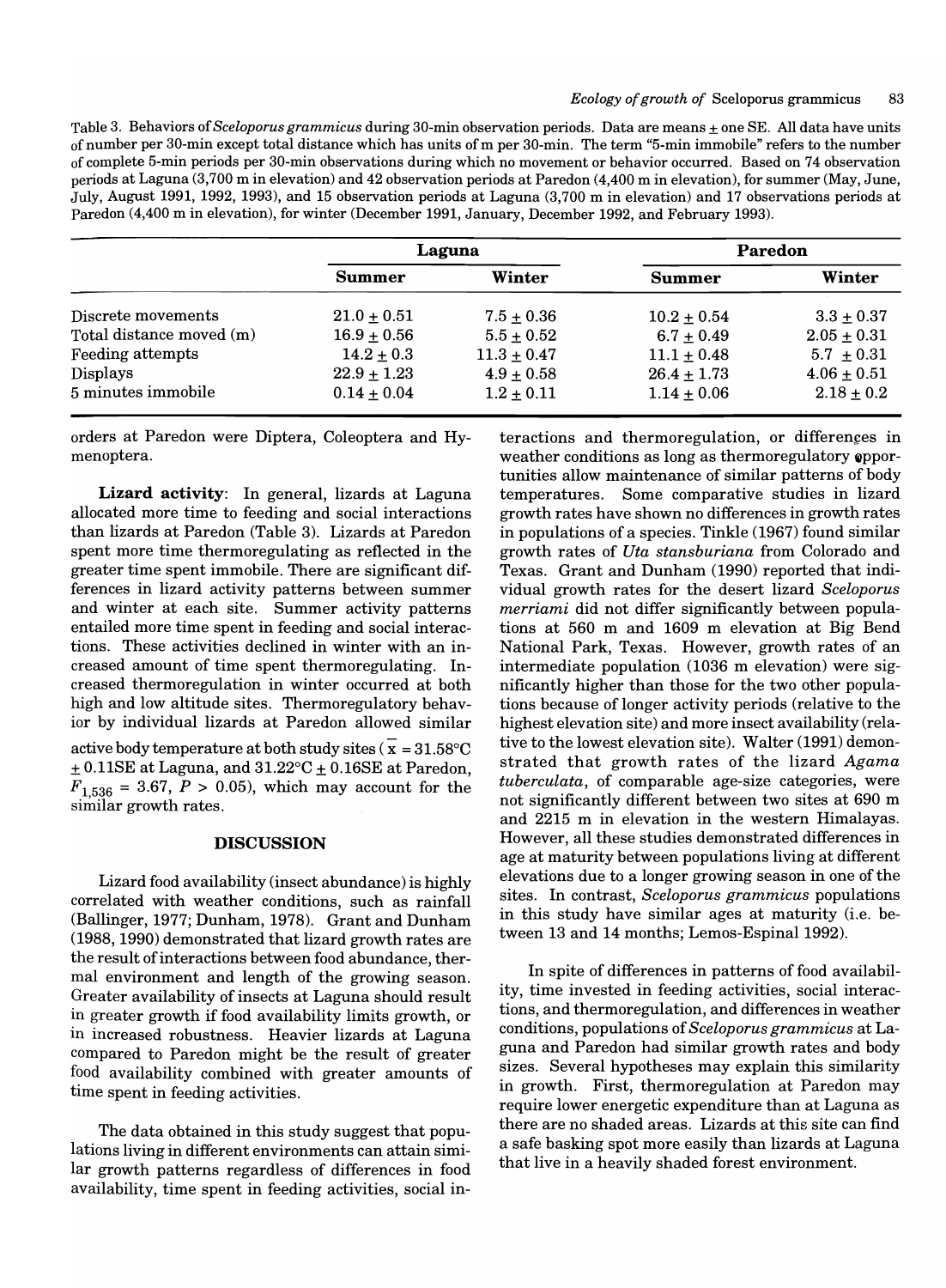#### *84* J. A. *Lemos-Espinal and R. E. Ballinger*

Moreover, individual lizards at Laguna deal with a greater number of possible competitors and predators. At Laguna *Sceloporus grammicus* coexist with another insectivorous lizard *(Sceloporus bicanthalis),* one frog *(Hyla plicata),* and 20 insectivorous birds which are potential competitors (Perez and Lemos-Espinal, 1988). In addition, possible predators of *Sceloporus grammicus*  at Laguna include *Crotalus triseritus, Thamnophis scalaris, Falco columbarius,* and *Falco sparverius.* On the other hand, at Paredon, there are no amphibians or other reptiles, and the only possible bird competitors that we observed were *Junco phaeonotus* and *Sialia mexicana.* Only one potential predator *(Falco sparverius)* occurs at Paredon. There is a greater probability of being eaten by a predator for individual lizards at Laguna than at Paredon, based on three indices of predation (tail-break. frequency, flushing distance, and number of missed lizards per 24 hrs) (Lemos-Espinal, 1992). These combined data suggest that individual *Sceloporus grammicus* at Laguna face greater biotic interactions with predators and competitors than individuals at Paredon. Thus, even though maximum environmental temperatures are lower and food availability is reduced at Paredon, lizards at this site may suffer less interspecific competition and may spend less time avoiding predators than lizards at Laguna. As a result, lizards at both sites may be maintaining equivalent thermal conditions to enable similar growth rates at the two altitudes.

Another possibility is that the minimum amount of food required to attain the observed growth rate is present at Paredon and the additional food at Laguna represents an excess that cannot be put into individual growth. However, if this were the case, Laguna might be expected to support a denser population. This appears not to be the case (Lemos-Espinal, 1992).

The geographical position of our populations on Iztaccihuatl Volcano may be an important factor. Those comparative studies that have found differences in growth rates resulting from differences in the length of the growing season have been carried out at latitudes higher than 30° N (Grant and Dunham, 1988; 1990; Tinkle, 1967; Walter, 1991). The present study was conducted at 19° N, with a gradient of 700 m between sites, and with no significant differences between minimum temperatures. Perhaps populations living at these elevations do not experience sufficient differences to diverge in life history traits such as growth rates.

## **ACKNOWLEDGMENTS**

For field assistance and use of facilities we thank Gabriel Praxedis-Martinez and workers from Campo Experimental San Juan Tetla. Financial support to JLE was provided by INIFAP (Instituto Nacional de Investigaciones Forestales y Agropecuaries) and CONACyT (Consejo Nacional de Ciencia y Tecnologia). JLE is especially grateful to Ing. Carlos Gonzales Vicente and Susy Sanoja Sarabia for advice and support.

#### **LITERATURE CITED**

- Andrews, R. M. 1976. Growth rate in island and mainland Anole lizards. *Copeia* 1976: 477-482.
- ---. 1979. Reproductive effort of female *Anolis limifrons* (Sauria : Iguanidae). *Copeia* 1979: 620- 626.
- ---. 1982. Patterns of growth in reptiles. *In:* C. Gans, and F.H. Pough (eds.), *Biology of the reptilia,*  Vol. 13., Physiology D. New York, Academic Press: 273-320
- Ballinger, R. E. 1977. Reproductive strategies: food availability as a source of proximal variation in a lizard. *Ecology* 58: 628-635.
- -, and J. D. Congdon. 1980. Food resource limitation of body growth rates in *Sceloporus scalaris*  (Sauria: Iguanidae). *Copeia* 1980: 921-923.
- Case, T. J. 1976. Body size difference between populations of the chuckwalla *Sauromalus obesus. Ecology* 57: 313-323.
- Christian, K. A. 1986. Physiological consequences of nightime temperature for a. tropical herbivorous lizard *(Cyciura nubila). Canadian Journal ofZoology* 64: 836-840.
- Dunham, A. E. 1978. Food availability as a proximate factor influencing individual growth rates in the iguanid lizard *Sceloporus merriami. Ecology 59:*  770-778.
- --, B. W. Grant, and K. L. Overall. 1989. Interfaces between biophysical and physiological ecology and the population ecology of terrestrial vertebrate ectotherms. *Physiological Zoology* 62: 335- 355.
- Fabens, A. J. 1965. Properties and fitting of the von Bertalanffy growth curve. *Growth* 29: 265-289.
- Ferguson, G. W. and T. Brockman. 1980. Geographic differences of growth rate of *Sceloporus* lizards (Sauria:Iguanidae). *Copeia* 1980(2): 259-264.
- -, K. L. Brown, and V. G. DeMarco. 1982. Selective basis for the evolution of variable egg and hatchling size in some iguanid lizards. *Herpetologica*  38: 178-188.
- Fisher, R. A. 1958. *The genetical theory of natural selection.* New York, Dover: 291 pp.
- Fitch, H. S. 1970. Reproductive cycles in lizards and snakes. *Miscellaneous Publications of the Kansas Museum of Natural History* 52: 1-47.
- Fox, S. F. 1983. Fitness, home-range quality, and aggresion in *Uta stansburiana. ,In:* R.B. Huey, E. R. Pianka, and T. W. Schoener (eds.), *Lizard Ecology: Studies of a model organism.* Cambridge, Massachusetts, Harvard Univ. Press: 149-168.